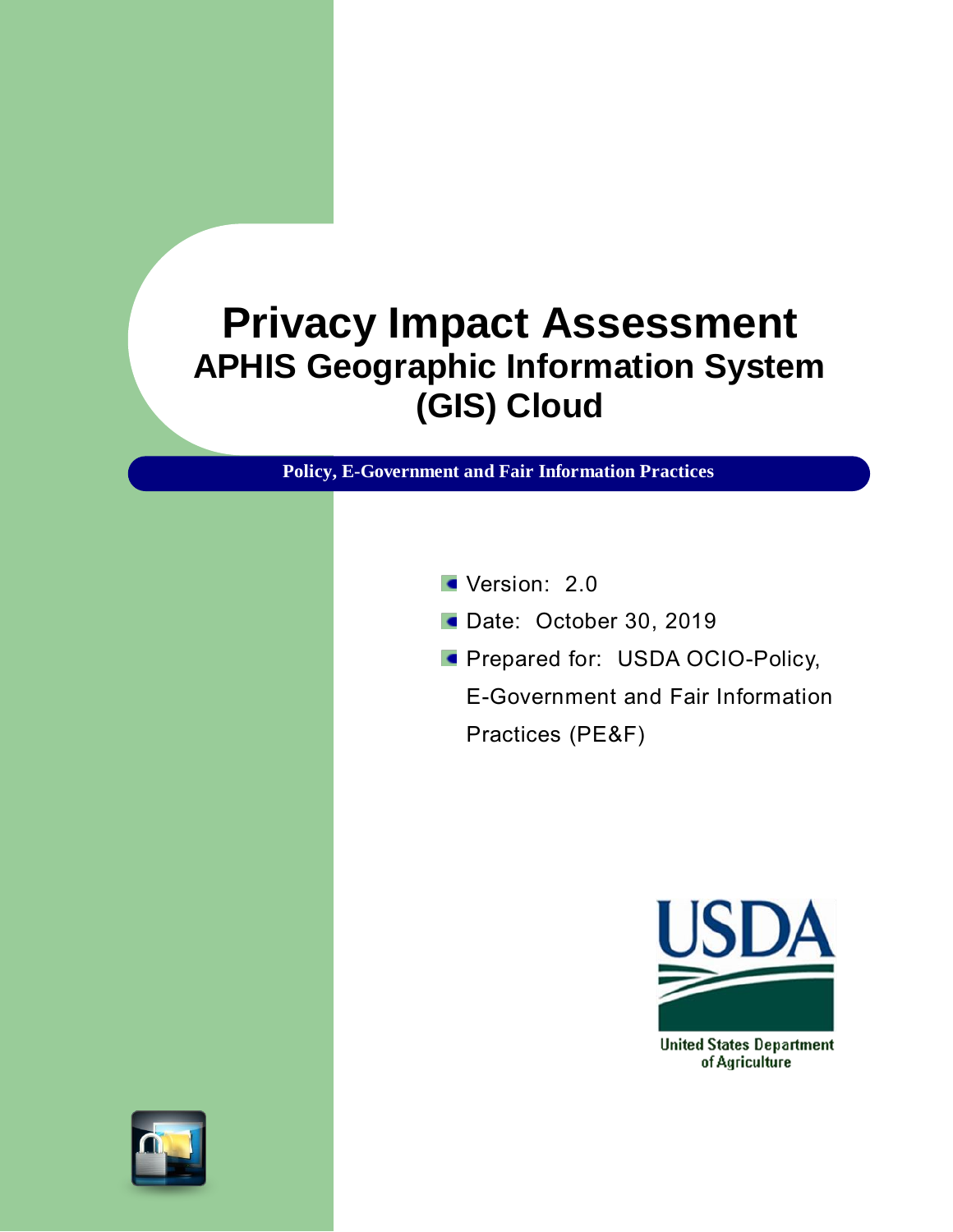

# **Privacy Impact Assessment for the**

## **APHIS GIS Cloud**

**October 30, 2019**

## **Contact Point**

**Jeff Zollicoffer USDA APHIS MRP ITD 720-497-2555**

## **Reviewing Official**

**Tonya G. Woods, APHIS-LPA APHIS Privacy Officer United States Department of Agriculture 301-851-4076**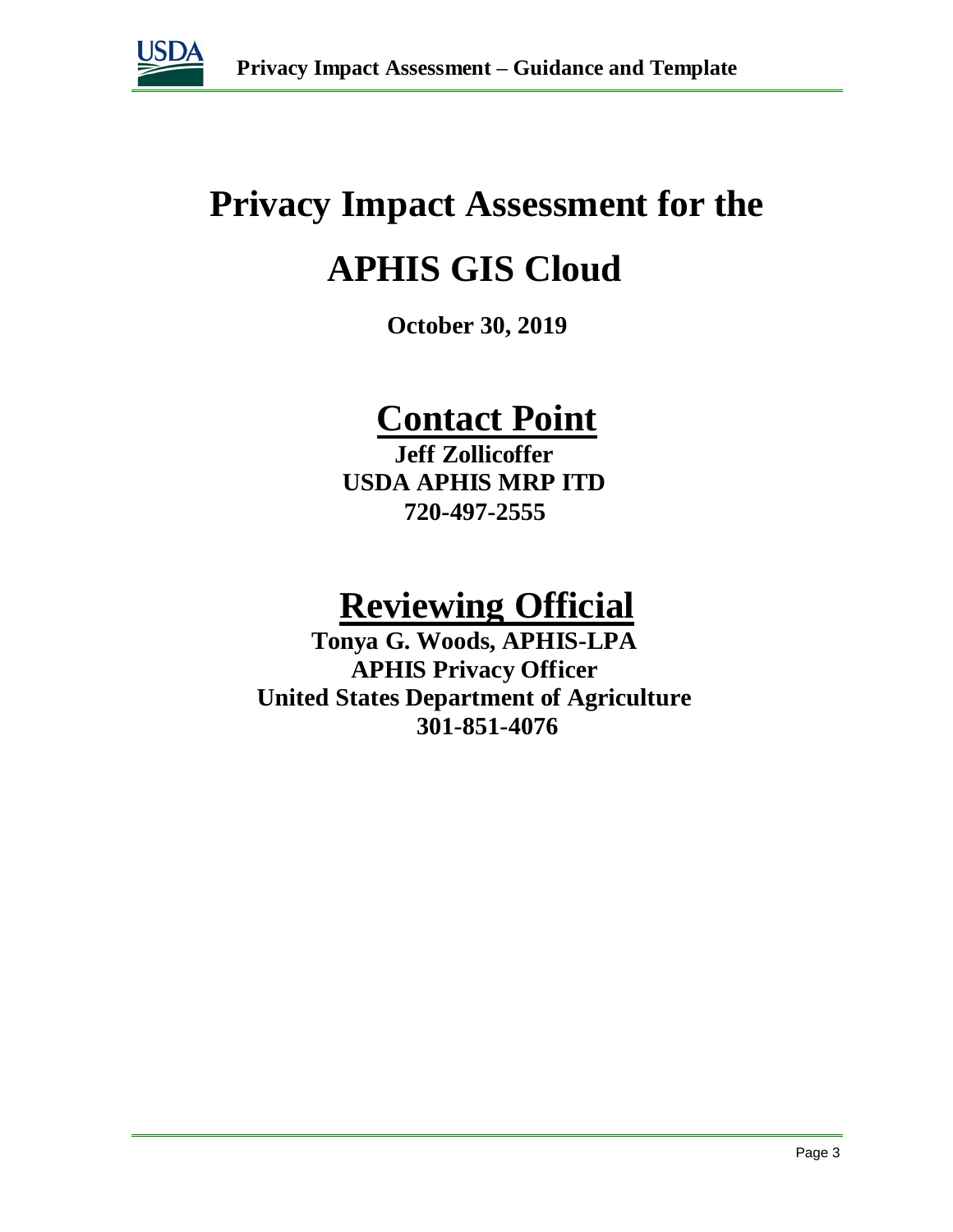

## Abstract

This Privacy Impact Assessment (PIA) is for the USDA, Animal and Plant Health Inspection Service Enterprise Infrastructure Geographic Information System (APHIS GIS Cloud) within the ESRI Cloud environment. The APHIS GIS Cloud provides the connectivity platform for APHIS programs to use GIS services within a Cloud environment. APHIS uses geographic information system (GIS) in the field and office environments to conduct animal and plant surveys, sampling, monitoring, analysis and reporting. The use of GIS data and analysis has become an integral part of how APHIS conducts businesses.

This PIA was conducted because the APHIS GIS Cloud has the potential to store personally identifiable information with the file servers in the ESRI Cloud environment.

### **Overview**

The Animal and Plant Health Inspection Service (APHIS) is responsible for protecting and promoting U.S. agricultural health, administering the Animal Welfare Act and Horse Protection Act, and carrying out wildlife damage management activities. The APHIS mission is an integral part of the U.S. Department of Agriculture (USDA) efforts to provide the Nation with a safe and affordable food supply. APHIS guards against the introduction, reemergence and spread of animal and plant pests and diseases that could limit production and/or damage export markets. Without this protection, threats to our food supply and our nation's economy would be enormous.

As part of our protection focus, APHIS monitors for and responds to emergencies of varying types and scopes. APHIS is classified as an Emergency Response Agency. The Agency also responds to conflicts between humans and wildlife, addresses trade barriers related to animal and plant health, promotes the humane treatment of animals covered by the Animal Welfare Act and Horse Protection Act, and ensures that biotechnology-derived agricultural products are safe.

Geographical Information Systems (GIS) are a critical tool for improving the quality, accuracy, and responsiveness of services provided to APHIS personnel and stakeholders dependent upon services that APHIS provides. Within APHIS there are many different levels of GIS expertise and most departments within APHIS currently invest significant resources in maintaining and creating GIS data sets and systems. Leveraging resources and coordinating policy through a collaborative effort would increase the accuracy, cost-effectiveness, and comprehensiveness of geospatial information in APHIS.

An agency wide enterprise approach to Geospatial technology will optimize the efficiency and effectiveness in the use, acquisition, and dissemination of Geospatial resources. This will increase the cost-effectiveness, innovation, reliability, accuracy, and value of geospatial information and tools, leading to improved outcomes and enhanced services within APHIS.

APHIS currently relies on desktop GIS computing, this limits the ability to share or collaborate on projects within the Agency and also within individual programs. Within APHIS, Plant Protection and Quarantine (PPQ), Veterinary Services (VS) and Wildlife Services use limited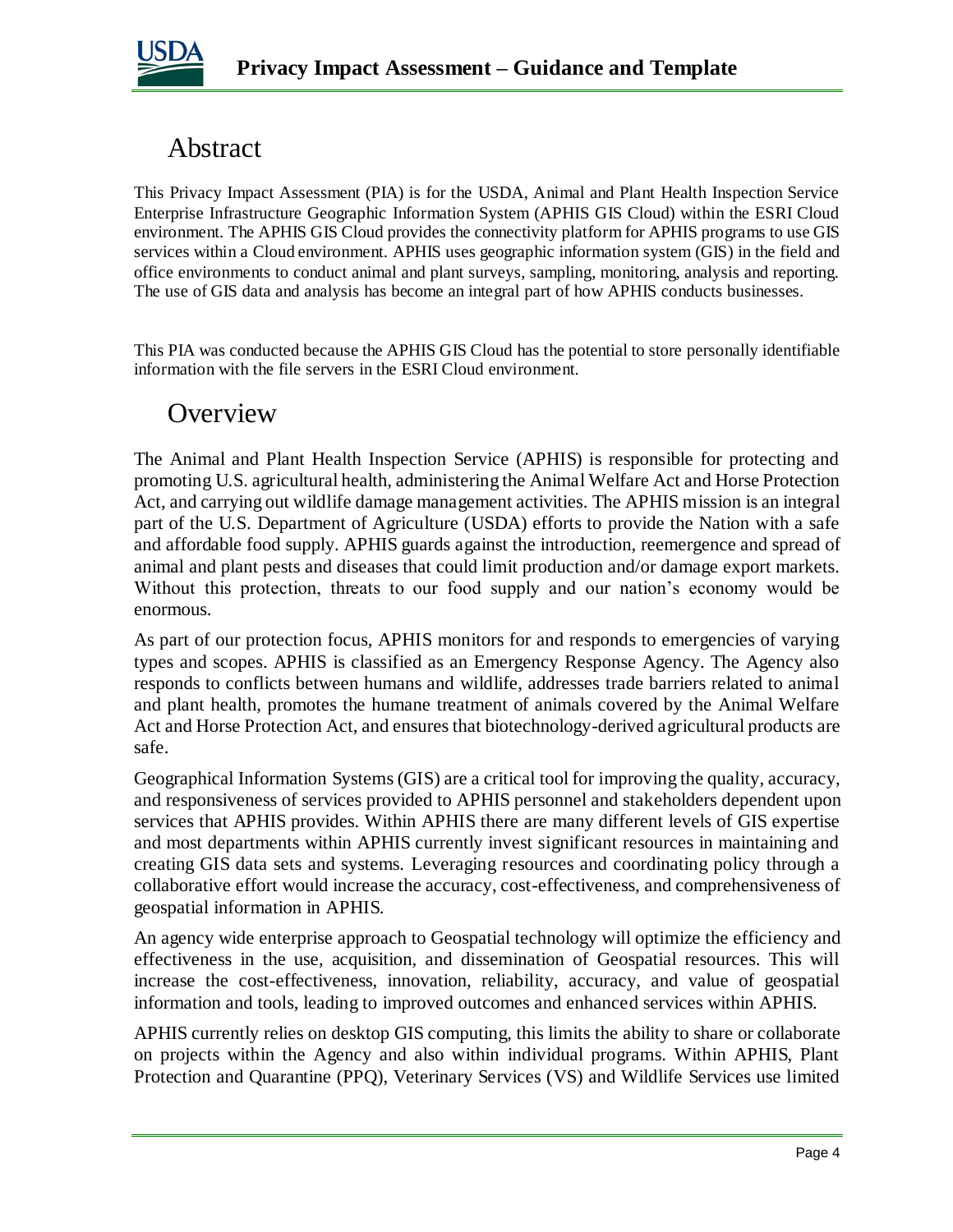

server-based GIS, with little to no cross program integration. USDA also has a cloud platform for sharing GIS data in a FISMA low environment, ArcGIS Online (AGOL), which does not provide the ability to collect, share, or analyze data that may be more sensitive. The workflow to use AGOL is labor intensive to manage the data shared on this platform.

This project moves the current APHIS GIS to the Environmental Systems Research Institute, INC (ESRI) FedRAMP Moderate compliant Cloud environment. GIS services will reside in the Cloud for use by various groups within APHIS. In making this change, APHIS will look for the use of industry best practices to develop a system that is secure, scalable, reliable, cost-effective, and efficient in its use of APHIS resources.

The implementation of ArcGIS online (AGOL) and Portal for ArcGIS (Portal) at the APHIS level would afford programs the ability to streamline the collection and use of GIS data and provide the ability to further evolve GIS practices to enhance the effectiveness of the APHIS programs. Using Portal APHIS staff will be able to plan and conduct operations based on the boundaries of our partner's properties who we have entered into agreements with. It will also allow APHIS programs to better collaborate internally, by recording the location of all of our equipment (traps, trail cameras, and other devices) staff members can assist each other in checking traps or removing devices from the field through a mobile map centric collection platform. Portal will also provide a means for sharing and storing data for both operational support and research collaboration.

Cloud-based GIS would enable us to move away from developing maps that must be reviewed, finalized, and then emailed to our customers. A centralized, web map application would be extremely beneficial in developing maps for emergency response, as shown in the attached use case slides. A cloud GIS solution for emergency mapping enables "non-technical" responders with dynamic and accessible map tools for quick, daily map reporting.

In other areas, cloud GIS allows APHIS to utilize tools, such as ESRI Maps for Office (EMFO) for "self-service GIS". Map tools embedded within Excel (part of the EMFO) provide basic map and analytical tools for our veterinary epidemiologists and VS staff. EMFO leverages either ArcGIS On-line (AGOL) or Portal (the more secure, on site solution) to provide these tools within Excel.

In addition, APHIS plans to migrate disease reporting into the cloud GIS environment. APHIS program staff currently develops maps for disease reporting for many program diseases; including but not limited to: Chronic Wasting Disease, Swine Enteric Corona Diseases, and others.

Cloud based GIS disease reporting would provide a means to central disease reporting tools, increase flexibility in customizing reports, and streamline delivery of final map products to our customers.

## Section 1.0 Characterization of the Information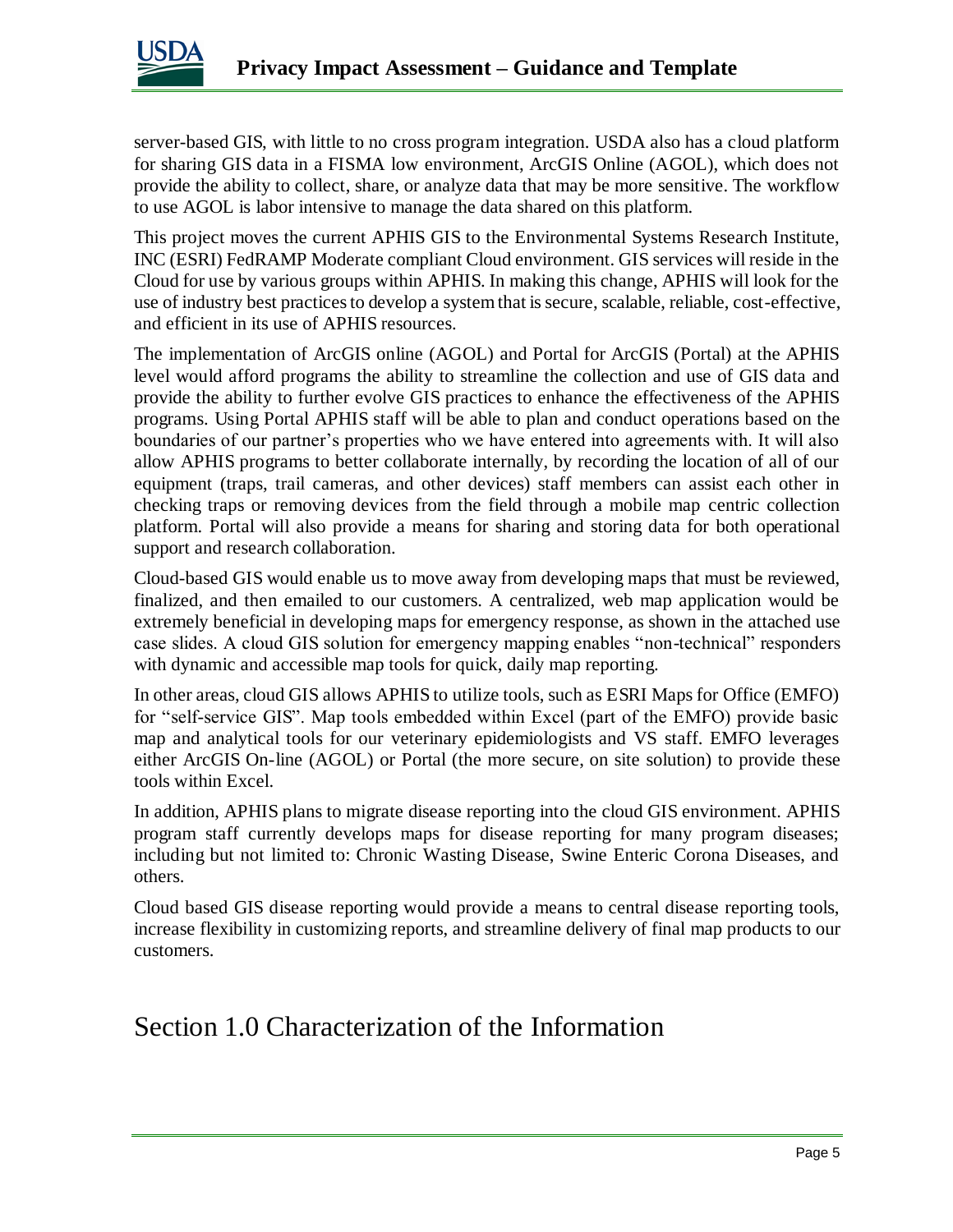

The following questions are intended to define the scope of the information requested and/or collected as well as reasons for its collection as part of the program, system, rule, or technology being developed.

#### **1.1 What information is collected, used, disseminated, or maintained in the system?**

The APHIS GIS Cloud potentially stores data used and processed by a number of APHIS applications.

APHIS collects or receives data from agriculture producers, state agriculture authorities, Federal agencies, and other third parties about land properties, practices, and animal health. This data is used to create information products to assist with protecting the health of commercial, private, or natural resources in the U.S. This information may include following: name, address, phone number, crop/crop strain/variant, livestock, livestock disease, diagnostics results, invertebrate pests present, national premise identification number, program premises identification number associated flock/herd identification numbers, photographic image/identifying characteristics, tag distribution records, inspection records, crop/host information, wildlife conflicts, photographic images and geospatial properties of all of the above.

#### **1.2 What are the sources of the information in the system?**

- Veterinary Services Emergency Management Response System (planned)
- Veterinary Services Comprehensive and Integrated Animal Health Surveillance System (planned)
- Wildlife Services Management Information System 2000
- Plant Protection and Quarantine Integrated Plant Health information System

#### **1.3 Why is the information being collected, used, disseminated, or maintained?**

APHIS uses geographic information system (GIS) in the field and office environments to conduct animal and plant surveys, sampling, monitoring, analysis and reporting.

#### **1.4 How is the information collected?**

The present use of the system does not include interconnections. The information will be entered into the system by GIS professionals and the information will be collected by the IT system in the respective program.

The future use of this system includes interconnections and the information will be by various means including field data collection by state and federal agriculture authorities working with stakeholders, direct observations by APHIS employees, through contractors, or by other means that will be determined. The data will be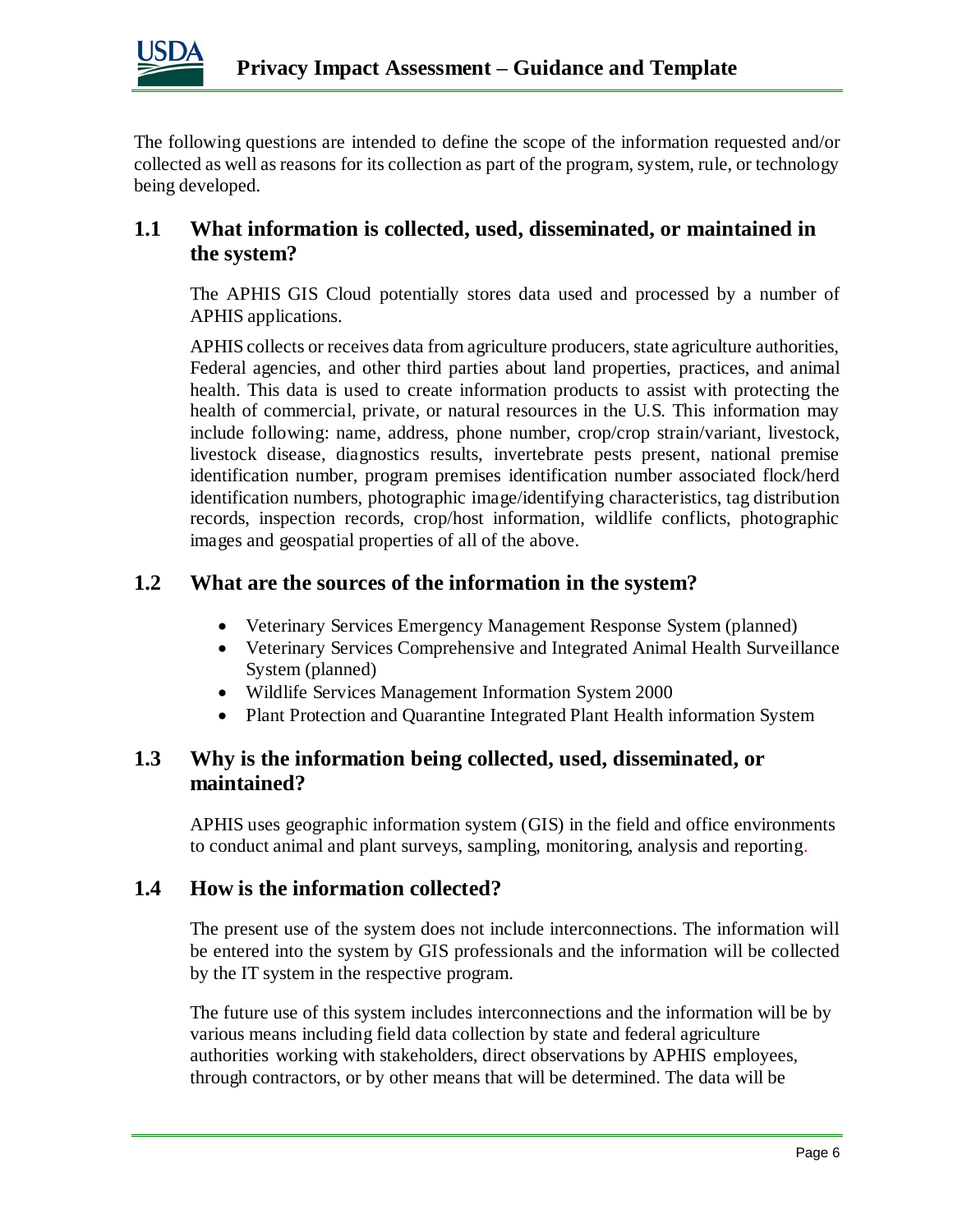

processed through enterprise data collection systems from other APHIS programs, including, web-forms, secure mobile devices, paper forms, or any other agency approved means.

#### **1.5 How will the information be checked for accuracy?**

Accuracy will be insured by commercial of the shelf software (COTS) through the platform standardized collection methods with business rules in place and post collection methods including electronic data transfer procedure and manually viewing and correcting errors through standardized scheduled and ad-hoc procedures specifically designed for enterprise data quality.

#### **1.6 What specific legal authorities, arrangements, and/or agreements defined the collection of information?**

- The Animal Health Protection Act, 7 USC 8301-8317
- 7 U.S.C. Section 8791
- The Farm Security and Rural Investment Act of 2002
- Public Health Security and Bioterrorism Preparedness and Response Act of 2002 116 State 674-678
- The Act of March 1931,  $(46 \text{ Stat. } 1468)$
- Act of December 22, 1987 (7 U.S.C. 426(c)).
- 7 USC 426-426b/c
- Debt Collection Improvement Act of 1996
- Plant Protection Act 7 USC 7701-7786
- The Honey Bee Act 7 USC 281-286
- The Food Conservation and Energy Act 2008

In addition, WS enters into agreements with cooperators in the private and public sectors in which such cooperators agree by signature to submit the information collected. The agreements include Memoranda of Understandings, Memoranda of Agreements, Cooperative Service Agreements, and Cooperative Service Field Agreements.

Animal Welfare Protection Act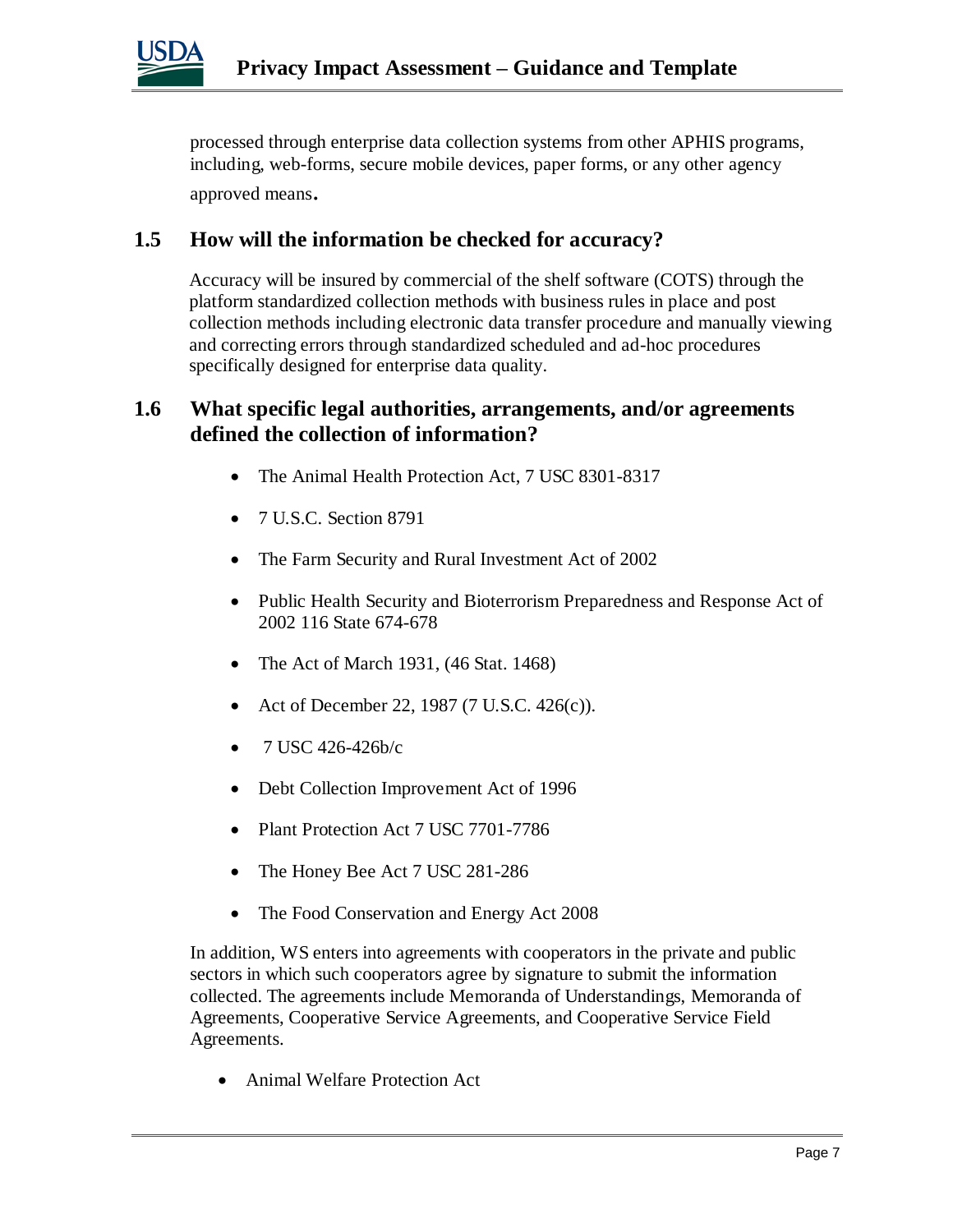

#### **1.7 Privacy Impact Analysis: Given the amount and type of data collected, discuss the privacy risks identified and how they were mitigated.**

| <b>RISK</b>                                   | <b>Mitigation Factors</b>                                                                                                                                                                                                                                                                                  |
|-----------------------------------------------|------------------------------------------------------------------------------------------------------------------------------------------------------------------------------------------------------------------------------------------------------------------------------------------------------------|
| Integrity and available of data               | The risk are mitigated through the use of 2<br>factor authentication.                                                                                                                                                                                                                                      |
| rights<br>of<br>Privacy<br>customer/employees | All Access to the system would require<br>authentication by authorized personnel only.<br>Application access limits access to relevant<br>information and prevents access<br>to<br>unauthorized information.                                                                                               |
| Data encryption                               | APHIS uses DLP technology, firewalls, and<br>proxy servers for data protection. ESRI<br>Customer datasets are encrypted at rest with<br>FIPS 140-2 compliant modules<br>with<br>Bitlocker for storage within the DFS server<br>SQL Server Transparent<br>and<br>Data<br>Encryption (TDE) for the database. |

The privacy risk identified would be:

### Section 2.0 Uses of the Information

The following questions are intended to delineate clearly the use of information and the accuracy of the data being used.

#### **2.1 Describe all the uses of information.**

Information in this system will be used in performance of daily field work, in making management decisions, predicting the spread of disease, during emergency management, in the process of the investigation of genetically engineered organisms, epidemiological or other field investigations, analytics, and to inform internal stake holders of work being performed by APHIS personnel and agency locations*.* 

#### **2.2 What types of tools are used to analyze data and what type of data may be produced?**

Various tools may be used to analyze the data, most of which will be COTS tools developed by ESRI, analysis that may be performed but not limited to overlays,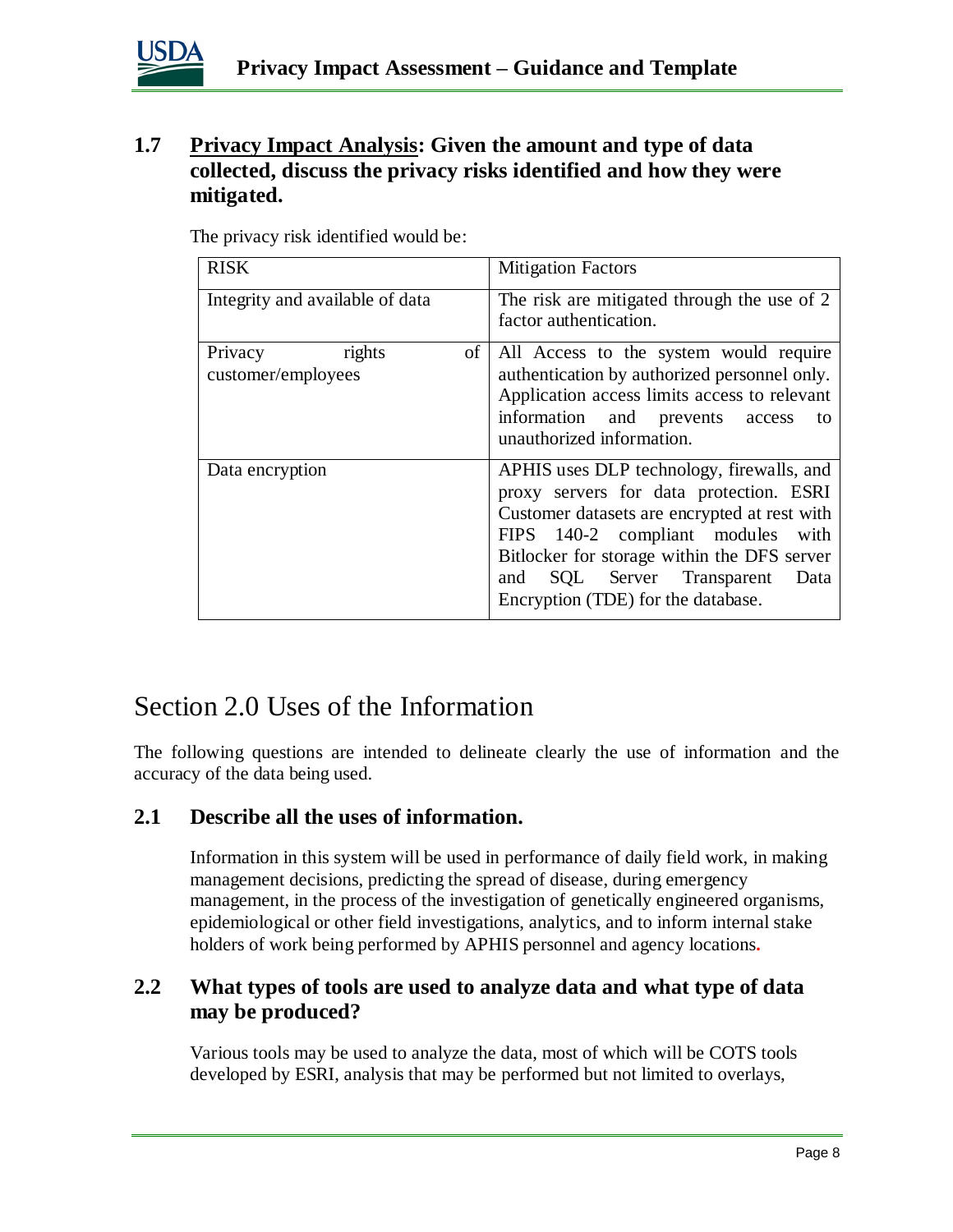

statistics, geostatistics, spatial analysis, and predictive modeling. No new data is created with this tool.

#### **2.3 If the system uses commercial or publicly available data please explain why and how it is used.**

Publicly or commercially available data that may be used includes but is not limited to agriculture populations, parcel boundaries, public land boundaries, political boundaries, cadastral features, feature location (such as cell towers, buildings, bridges, etc.), water boundaries, ports, habitat distribution models, climate, service premises

(landfills, incinerators, and renderers), and roads*.* 

#### **2.4 Privacy Impact Analysis: Describe any types of controls that may be in place to ensure that information is handled in accordance with the above described uses.**

All systems are carefully designed using role-based security models that only allow users access to data need to complete their work.

Interconnectivity Service Agreements will be established for electronic records integration between the APHIS GIS Portal and systems listed in section 1.2.

To protect privacy and confidentiality of producer data, all reporting included standardized templates with disclaimer about appropriate use of the data.

#### APHIS GIS

These data, and all the information contained herein, have been collected by the U.S. Department of Agriculture's Animal and Plant Health Inspection Service (APHIS), or by its cooperators on APHIS' behalf, for restricted government purposes only. This information is the sole property of APHIS. See full disclaimer here: www.aphis.usda.gov/help/map-disclaimer.

All APHIS users complete computer security training on an annual basis which included data and information security principles.

### Section 3.0 Retention

The following questions are intended to outline how long information will be retained after the initial collection.

#### **3.1 How long is information retained?**

Data retention varies depending upon the originated system and the type of information received. Data from the originated system adheres to the requirements of NARA's records retention schedule..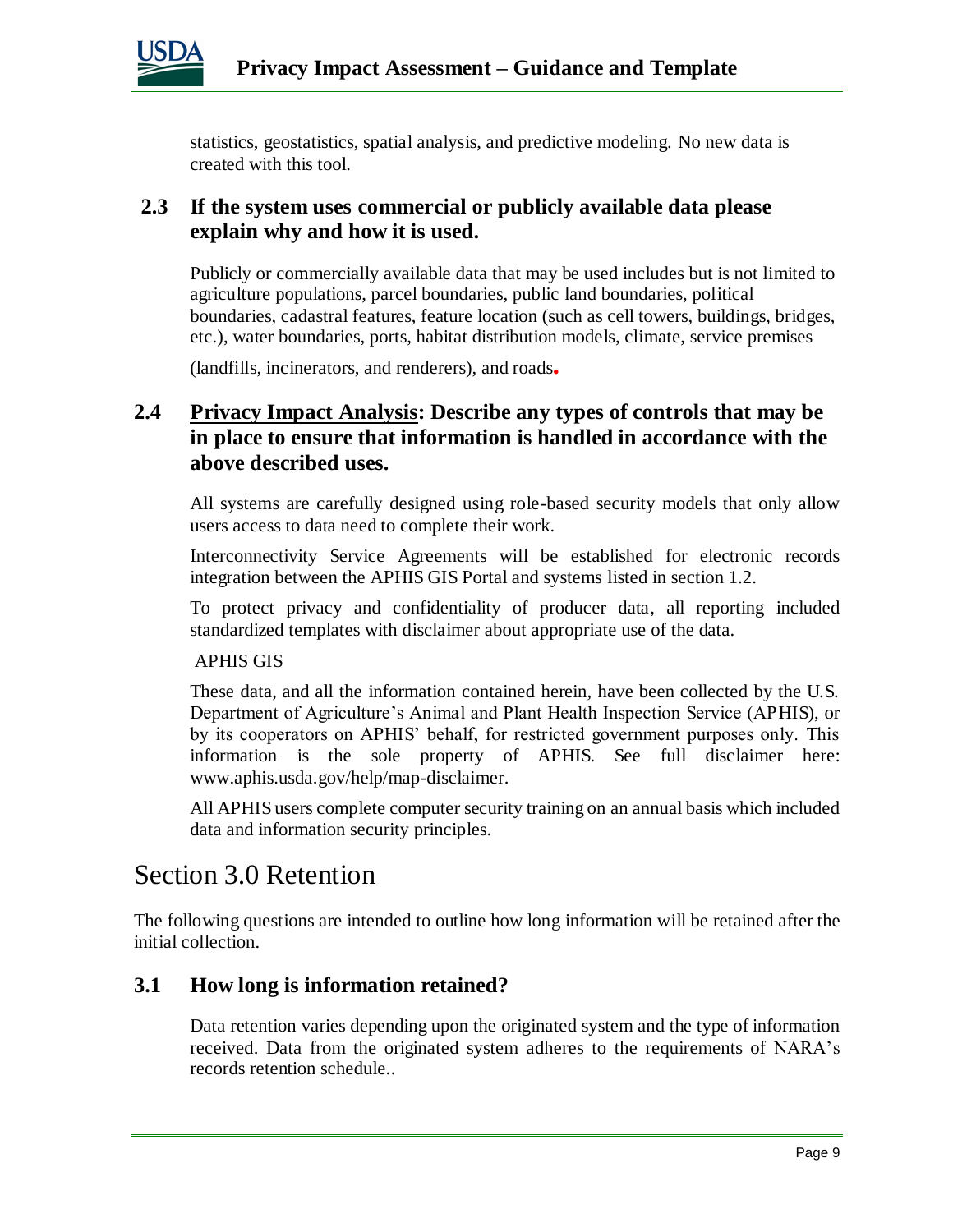

#### **3.2 Has the retention period been approved by the component records officer and the National Archives and Records Administration (NARA)?**

MRP400 (NARA Record Retention Schedule) is submitted to the Agency records officer for submission to NARA for approval*.*

#### **3.3 Privacy Impact Analysis: Please discuss the risks associated with the length of time data is retained and how those risks are mitigated.**

Retention of the data is required to meet business and organizational requirements for this information system. The retention time will depend upon the type of data stored and will ensure alignment with retention of other government records which may be used to support civil or criminal prosecutions (i.e., based on the Statute of Limitations.) The risk of unapproved release of GIS data outside of the system. All requests for access to GIS data, both internally and externally, would be approved by the GIS Data Management System Owner and/or Administrator/Manager to ensure compliance with the policy prior to the release.

APHIS' current systems security measures would mitigate the risk of unapproved access to GIS records.

## Section 4.0 Internal Sharing and Disclosure

The following questions are intended to define the scope of sharing within the United States Department of Agriculture.

#### **4.1 With which internal organization(s) is the information shared, what information is shared and for what purpose?**

All data can be shared by the map owner to internal organization (or external). The data that is shared, who it is shared with, and the reasoning, is dependent on the Map Owner that is sharing it.

The information can (and is) shared on an as-needed basis. Data may be shared with USDA Office of General Counsel if legal processes, especially litigation actions are brought to by APHIS, its programs or by entities in the private sector. Other investigatory units within USDA may be provided access to some data if an investigation of waste, fraud, or abuse, or investigation of misconduct by an APHIS employee is implemented.

#### **4.2 How is the information transmitted or disclosed?**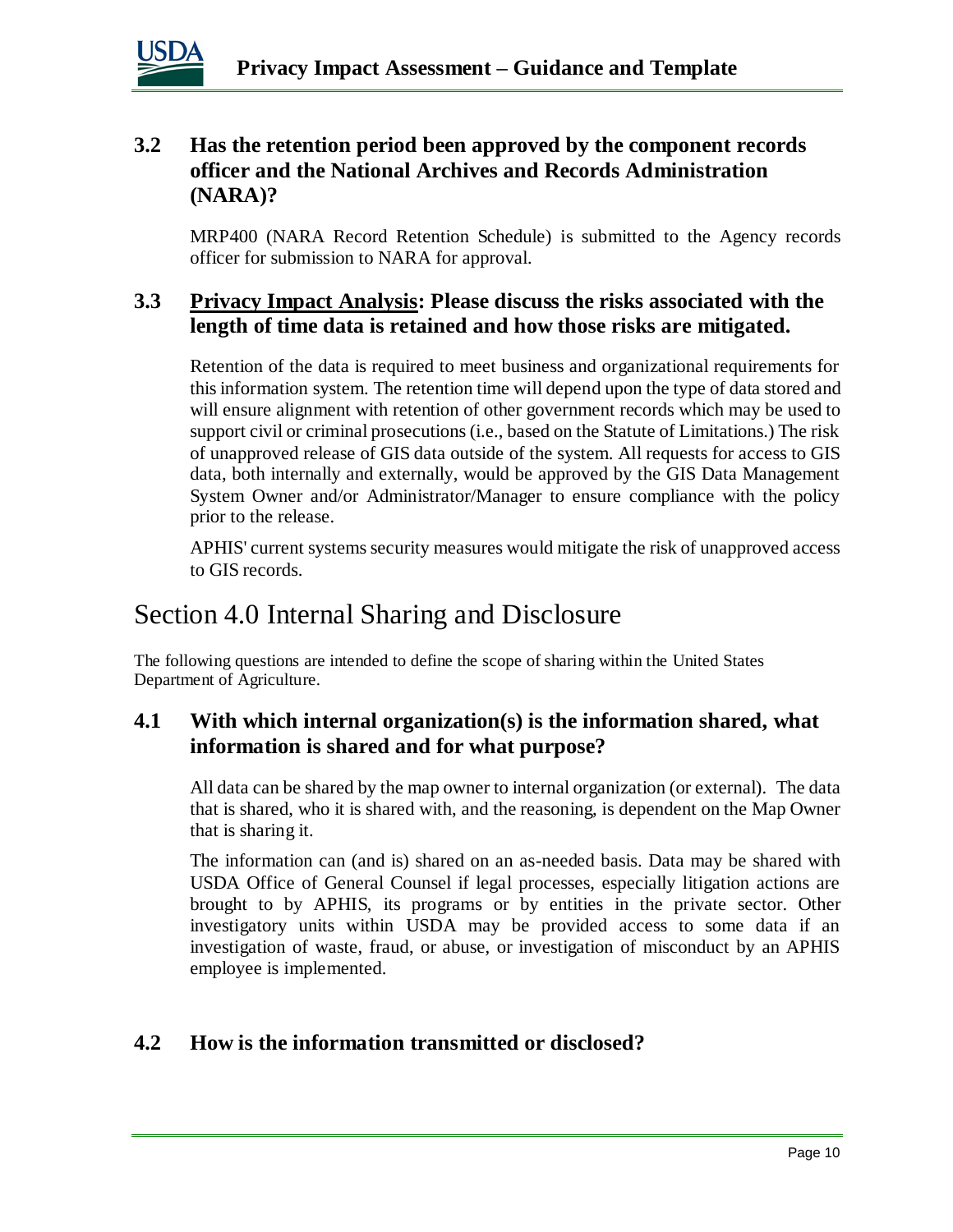

Information transmitted or disclosed by USDA is provided through the APHIS Privacy Officer in a format or processed defined by the Department in conformity to USDA information disclosure and transmittal procedures. The data is not transmitted or disclosed unless the user has access to the portal.

#### **4.3 Privacy Impact Analysis: Considering the extent of internal information sharing, discuss the privacy risks associated with the sharing and how they were mitigated.**

There is a risk that the data may be shared in an unauthorized manner. To mitigate this risk, detailed reports with personal information are marked "FOR OFFICIAL USE ONLY." Data is analyzed by APHIS administrator who are trained in the proper use and dissemination of the data sets. Only authorized users have access to the system. Data in the applications are constrained by roles and privileges designed to prevent the unauthorized access of data.

## Section 5.0 External Sharing and Disclosure

The following questions are intended to define the content, scope, and authority for information sharing external to USDA which includes Federal, state and local government, and the private sector.

#### **5.1 With which external organization(s) is the information shared, what information is shared, and for what purpose?**

APHIS will only share information with other Federal and State government officials, employees, or contractors when necessary to carry out the mission. The type of data sharing will depend upon the application that uses this Cloud service. Data sharing will depend upon the application that uses this platform. The individual application PTA/PIAs will reflect any additional data sharing activities. All data shared or disseminated will follow Federal and Departmental regulations and/or laws regarding the protection of the data. Only authorized individuals are directed to handle GIS data. All authorized data handlers will receive training to cover the regulations and laws regarding the protection of GIS data*.* 

#### **5.2 Is the sharing of personally identifiable information outside the Department compatible with the original collection? If so, is it covered by an appropriate routine use in a SORN? If so, please describe. If not, please describe under what legal mechanism the program or system is allowed to share the personally identifiable information outside of USDA.**

Yes, the sharing of personally identifiable information outside of the Department is compatible with the original collection reflected in the routine use of the applicable SORN. The routine use for the systems referred to in Section 1.2 include sharing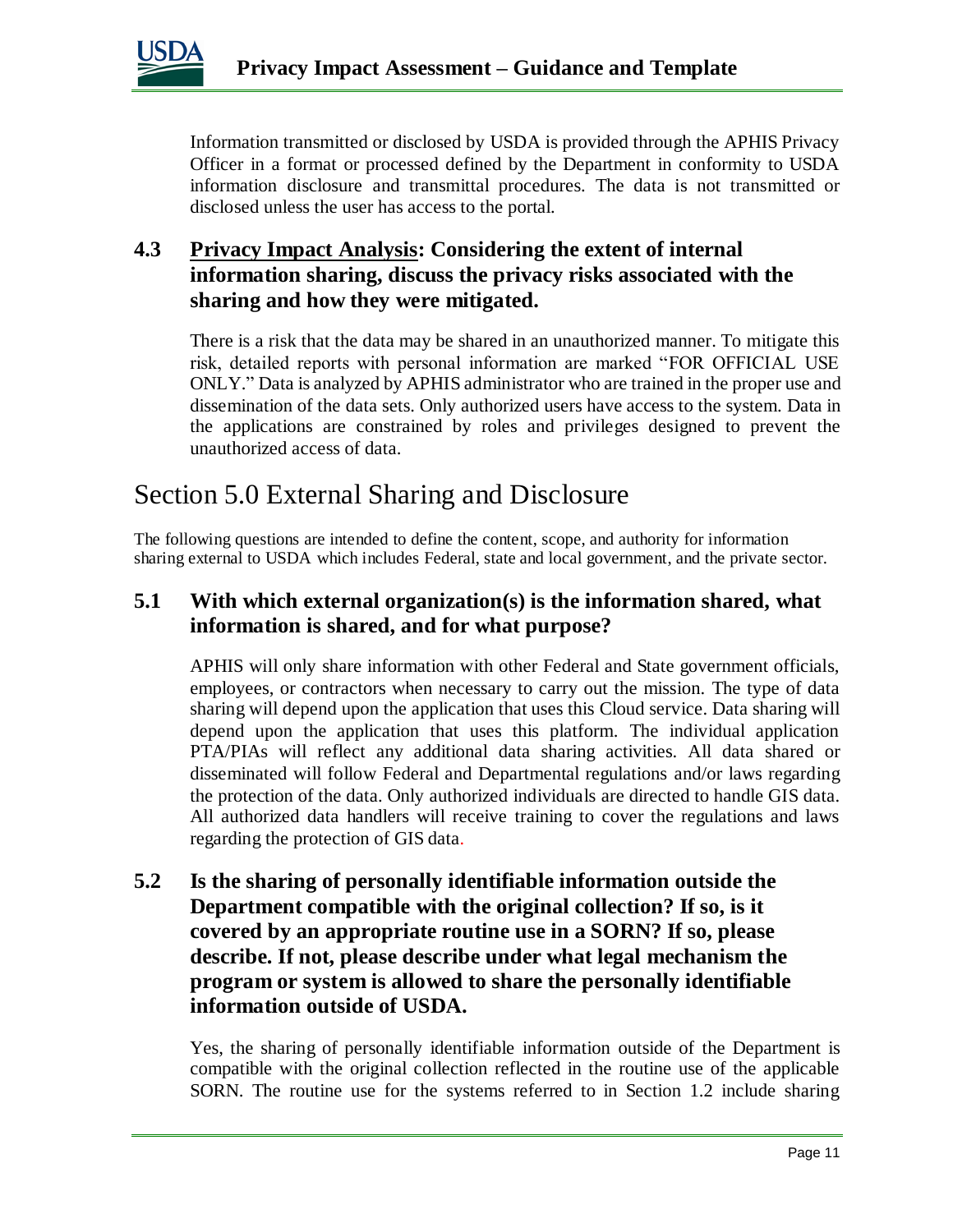

information with State government officials, employees, or contractors, and other parties engaged to assist in administering the program.

Information shared and transmitted containing PII would depend upon the application using the GIS cloud

#### **5.3 How is the information shared outside the Department and what security measures safeguard its transmission?**

APHIS GIS does not transmit data, The GIS Cloud is used to create maps and reports using aggregate data for the purpose of fulfilling the mission of APHIS*.* 

#### **5.4 Privacy Impact Analysis: Given the external sharing, explain the privacy risks identified and describe how they were mitigated.**

A potential risk to information resulting from external sharing would be transmittal of unauthorized material or transmittal to wrong parties. APHIS uses EAuthentication and policy-controls (tiered approval processes) that ensures evaluation of all aspects of the transmittal process to validate the appropriate and legality of such information transfer. Verified users, employees are instructed and trained to safeguard the information about stakeholders, cooperators, etc, from any unauthorized person*.* 

### Section 6.0 Notice

The following questions are directed at notice to the individual of the scope of information collected, the right to consent to uses of said information, and the right to decline to provide information.

#### **6.1 Does this system require a SORN and if so, please provide SORN name and URL.**

 $APHIS - 9$ 

 $APHIS - 11$ 

[https://www.ocio.usda.gov/policy-directives-records-forms/records](https://www.ocio.usda.gov/policy-directives-records-forms/records-management/system-records)[management/system-records](https://www.ocio.usda.gov/policy-directives-records-forms/records-management/system-records)

#### **6.2 Was notice provided to the individual prior to collection of information?**

Yes, pursuant to the original collection referenced in Section 1.2.

#### **6.3 Do individuals have the opportunity and/or right to decline to provide information?**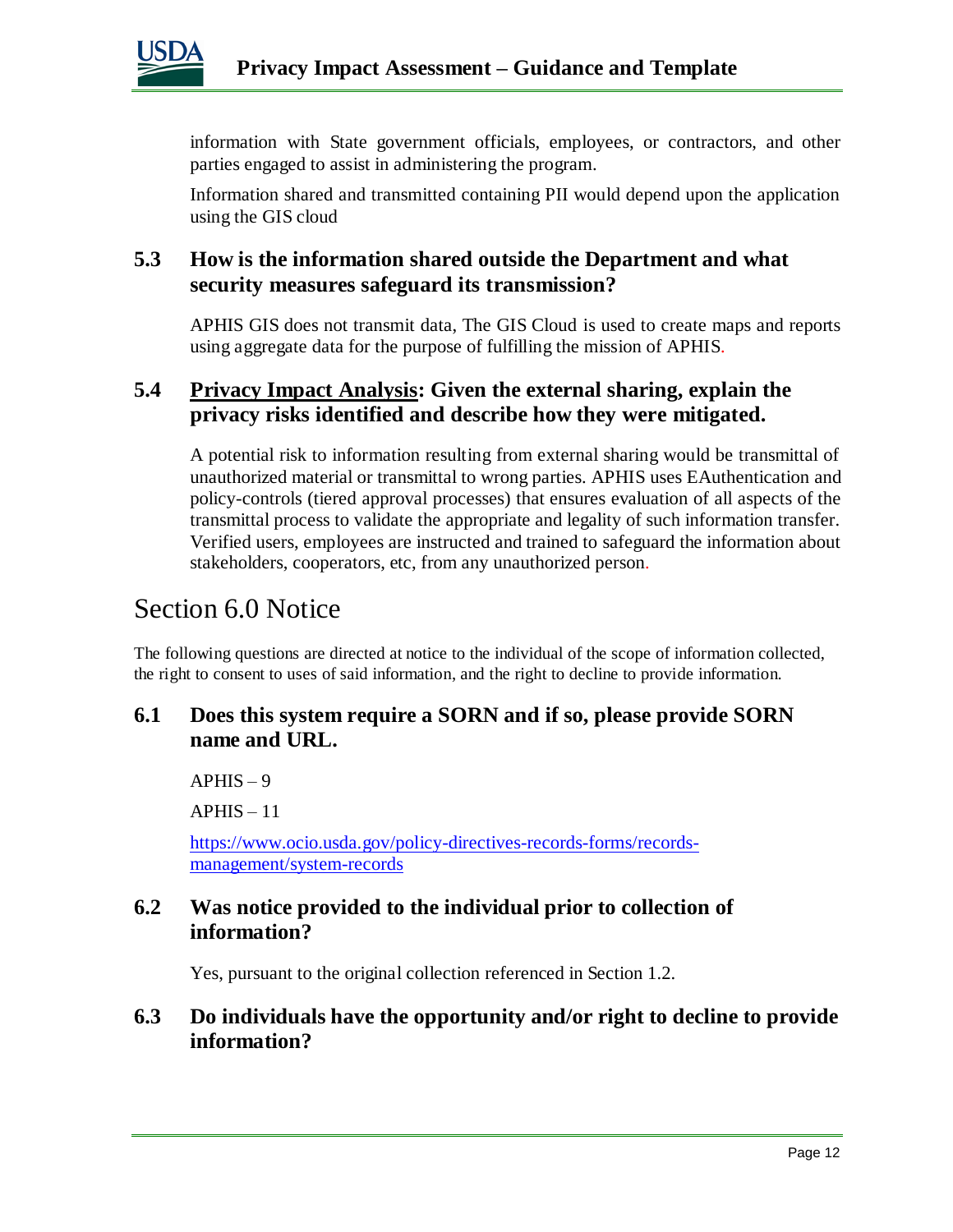

The consent of the information is covered under the original collection of the data. Each program is responsible to ensure consent is obtained.

#### **6.4 Do individuals have the right to consent to particular uses of the information? If so, how does the individual exercise the right?**

The consent of the information is covered under the original collection of the data. Each program is responsible to ensure consent is obtained.

#### **6.5 Privacy Impact Analysis: Describe how notice is provided to individuals, and how the risks associated with individuals being unaware of the collection are mitigated.**

Notification is automatically provided in the system of records notice (Federal Register publication): SORN APHIS 9 and APHIS 11.

## Section 7.0 Access, Redress and Correction

The following questions are directed at an individual's ability to ensure the accuracy of the information collected about them.

#### **7.1 What are the procedures that allow individuals to gain access to their information?**

Any individual may obtain information from a record in the system that pertains to them. Requests for records must follow the guidelines established by the Freedom of Information Act and Privacy Act, as outlined on the APHIS webpage. All inquiries should be addressed to the Freedom of Information and Privacy Act, Legislative and Public Affairs, APHIS, 4700 River Road, Unit 50, Riverdale, MD 20737-1232.

#### **7.2 What are the procedures for correcting inaccurate or erroneous information?**

Each application has a SORN for the records they are collecting and has points of contact to report and correct inaccurate or erroneous information.

#### **7.3 How are individuals notified of the procedures for correcting their information?**

Contributors should contact the program who is the original data owner for correcting their information. Email can be sent to GIS. Portal. Managers@usda.gov to inquire who the originating data owner is.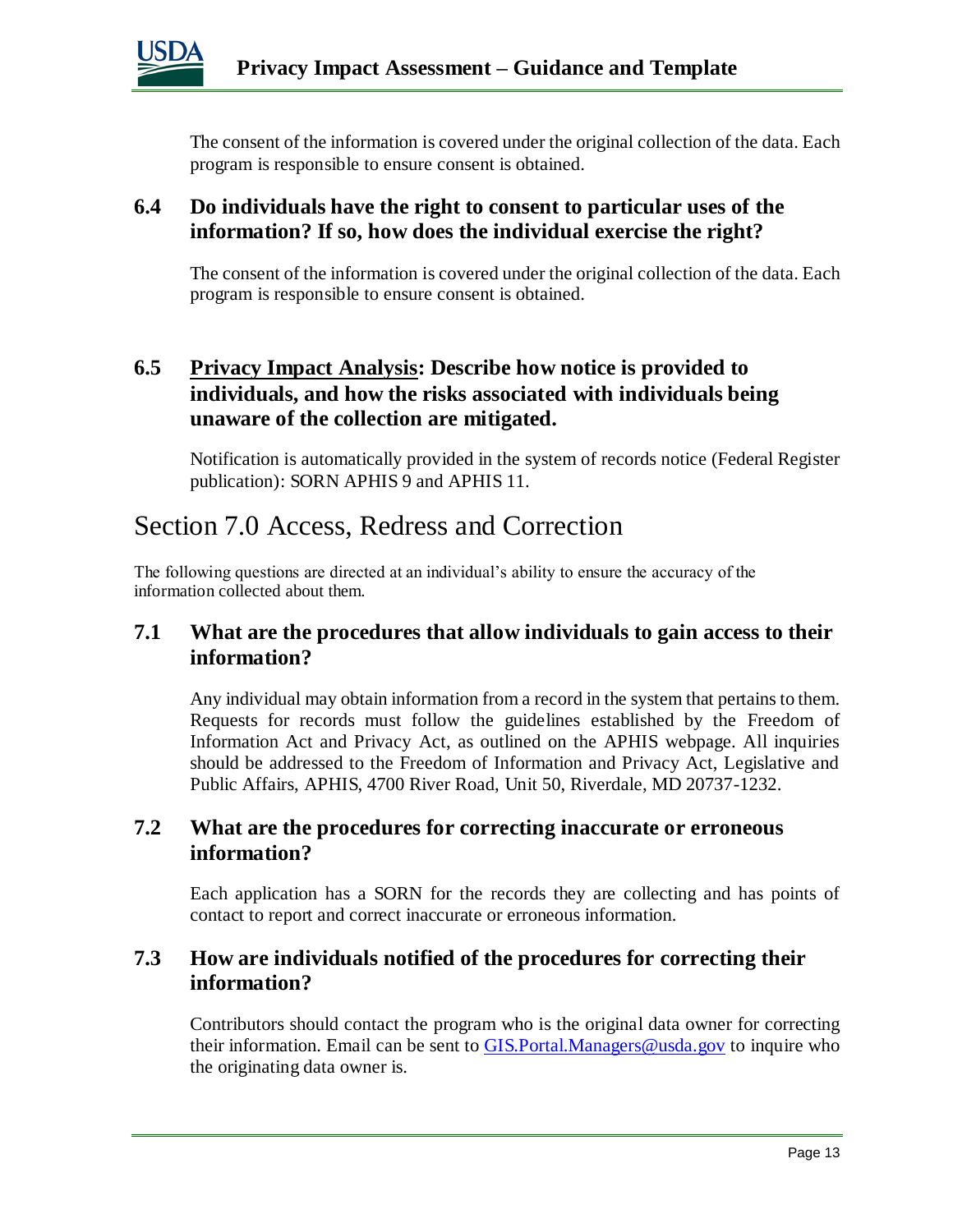

#### **7.4 If no formal redress is provided, what alternatives are available to the individual?**

Any individual may contest information contained within a record in the system that pertains to him/her by submitting a written request to the system manager to the Freedom of Information and Privacy Act, Legislative and Public Affairs, APHIS, 4700 River Road Unit 50, Riverdale, MD 20737-1232. Include the reason for contesting the record and the proposed amendment to the information with supporting documentation to show how the record is inaccurate.

#### **7.5 Privacy Impact Analysis: Please discuss the privacy risks associated with the redress available to individuals and how those risks are mitigated.**

Request to correct information is directed to the original data owner. The original data owner will address how risk are mitigated in their policies in accordance with formal redress methods.

## Section 8.0 Technical Access and Security

The following questions are intended to describe technical safeguards and security measures.

#### **8.1 What procedures are in place to determine which users may access the system and are they documented?**

Credentialed and role based access controls and personnel security policies will be implemented and followed. All system access is based on a need-to-know basis.

#### **8.2 Will Department contractors have access to the system?**

Yes, based from credentialed and roles based access controls.

#### **8.3 Describe what privacy training is provided to users either generally or specifically relevant to the program or system?**

All users are required to take annual Department/Agency privacy and Computer Security awareness training*.* 

#### **8.4 Has Certification & Accreditation been completed for the system or systems supporting the program?**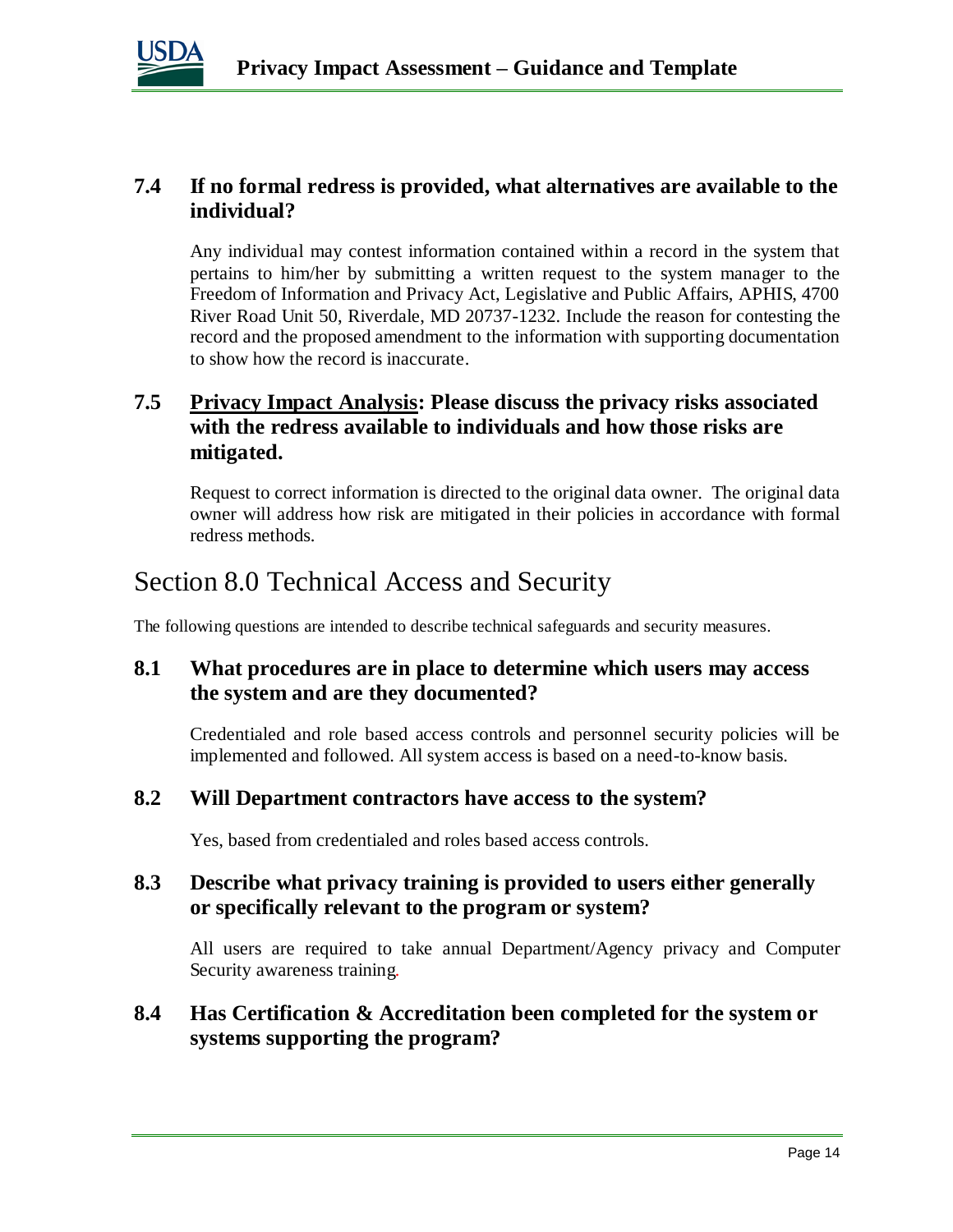

Currently going through a re-accreditation and authorization to be completed by February 2020.

#### **8.5 What auditing measures and technical safeguards are in place to prevent misuse of data?**

Robust authentication and authorization via USDA EAuthentication, physical access control, firewalls, intrusion detection systems and system auditing are among the countermeasures used to prevent unauthorized access and misuse of data.

ESRI Customer datasets are encrypted at rest with FIPS 140-2 compliant modules with Bitlocker for storage within the DFS server and SQL Server Transparent Data Encryption (TDE) for the database.

#### **8.6 Privacy Impact Analysis: Given the sensitivity and scope of the information collected, as well as any information sharing conducted on the system, what privacy risks were identified and how do the security controls mitigate them?**

All system disclosure will depend upon the application using the GIS Cloud. No data sharing will occur within this system. Any sharing or other uses will depend upon the application and will be addressed within the applications PIA.

Data sharing will depend upon the application that uses this platform. The individual application PTA/PIAs will reflect any additional data sharing activities. All data shared or disseminated will follow Federal and Departmental regulations and/or laws regarding the protection of the data. Each program subject matter experts will review any data prior to dissemination. Only authorized individuals are directed to handle GIS data. All authorized data handlers will receive training to cover the regulations and laws regarding the protection of GIS data.

## Section 9.0 Technology

The following questions are directed at critically analyzing the selection process for any technologies utilized by the system, including system hardware and other technology.

#### **9.1 What type of project is the program or system?**

The APHIS GIS Cloud provides the connectivity platform for APHIS programs to use GIS services within a Cloud environment. APHIS uses geographic information system (GIS) in the field and office environments to conduct animal and plant surveys, sampling, monitoring, analysis and reporting. The use of GIS data and analysis has become an integral part of how APHIS conducts businesses.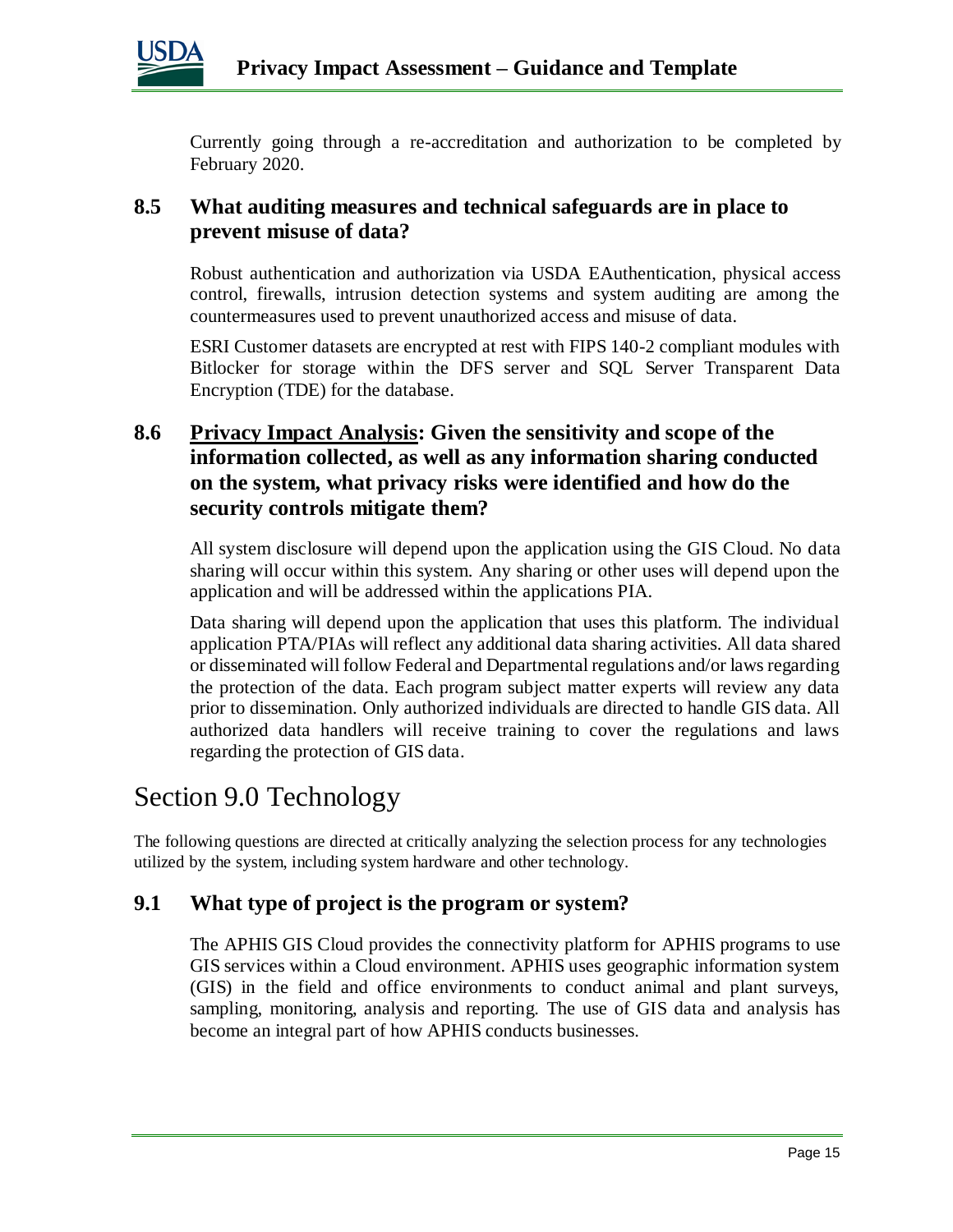

#### **9.2 Does the project employ technology which may raise privacy concerns? If so please discuss their implementation.**

Yes, this is a cloud based system. Inherent with this type of system there is a risk that unauthorized intruders could gain access to privacy information. However, the ESRI Cloud system is FedRAMP certified and all security controls are in place according to their certification.

An Interconnection Security Agreement (ISA) will be in place for all connections to the ESRI Cloud system. All privacy and data security concerns will be addressed within the ISA for each program.

## Section 10.0 Third Party Websites/Applications

The following questions are directed at critically analyzing the privacy impact of using third party websites and/or applications.

**10.1 Has the System Owner (SO) and/or Information Systems Security Program Manager (ISSPM) reviewed Office of Management and Budget (OMB) memorandums M-10-22 "Guidance for Online Use of Web Measurement and Customization Technology" and M-10-23 "Guidance for Agency Use of Third-Party Websites and Applications"?**

Yes.

**10.2 What is the specific purpose of the agency's use of 3rd party websites and/or applications?**

None at this time.

**10.3 What personally identifiable information (PII) will become available through the agency's use of 3rd party websites and/or applications.**

None at this time.

**10.4 How will the PII that becomes available through the agency's use of 3 rd party websites and/or applications be used?**

N/A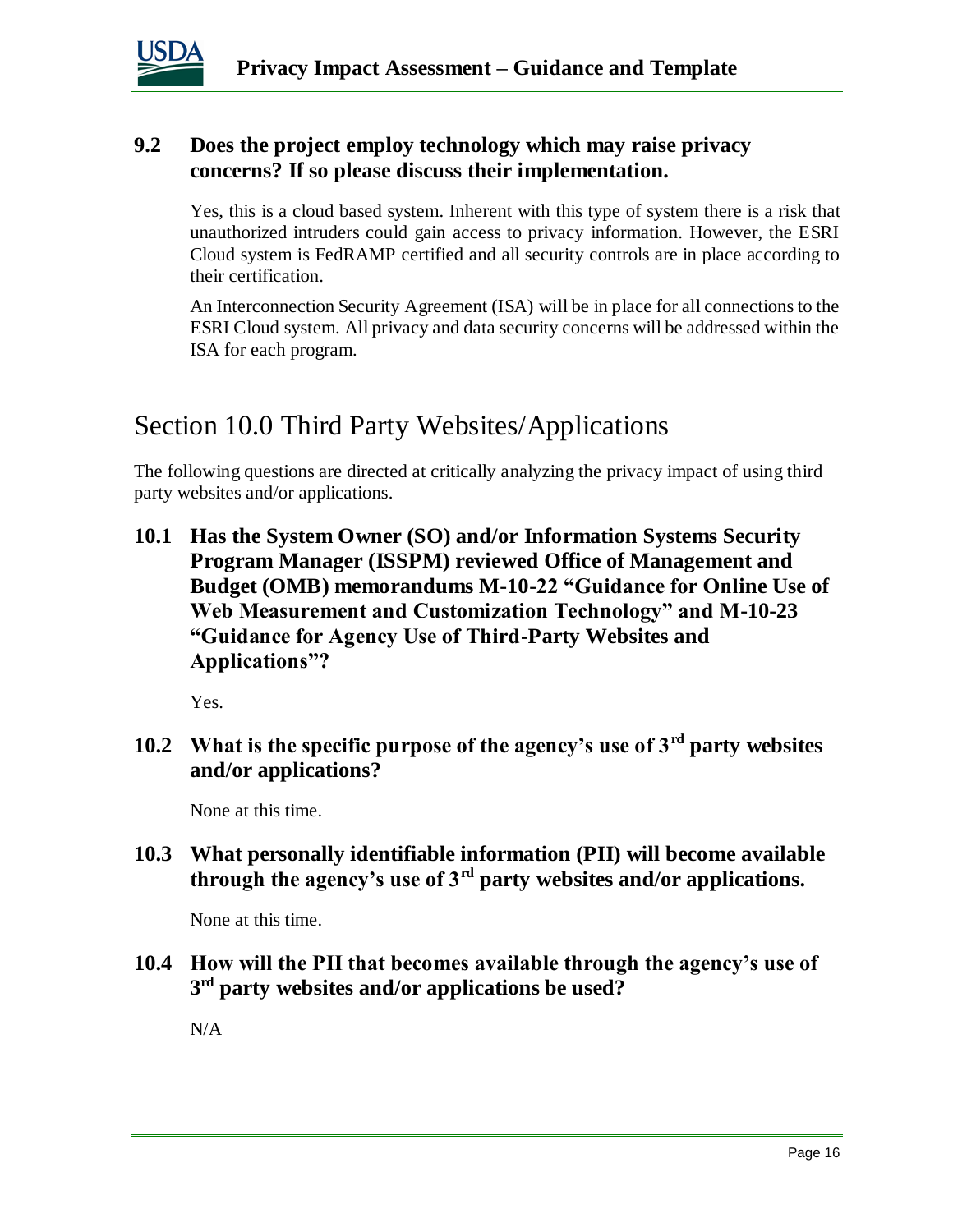

**10.5 How will the PII that becomes available through the agency's use of 3 rd party websites and/or applications be maintained and secured?**

N/A

**10.6 Is the PII that becomes available through the agency's use of 3rd party websites and/or applications purged periodically?** 

 $N/A$ 

**10.7 Who will have access to PII that becomes available through the agency's use of 3rd party websites and/or applications?**

N/A

**10.8 With whom will the PII that becomes available through the agency's use of 3rd party websites and/or applications be shared - either internally or externally?**

 $N/A$ 

**10.9 Will the activities involving the PII that becomes available through the agency's use of 3rd party websites and/or applications require either the creation or modification of a system of records notice (SORN)?**

N/A

**10.10 Does the system use web measurement and customization technology?**

 $N/A$ 

*If so, is the system and procedures reviewed annually to demonstrate compliance to OMB M-10-23?*

N/A

**10.11 Does the system allow users to either decline to opt-in or decide to opt-out of all uses of web measurement and customization technology?**

N/A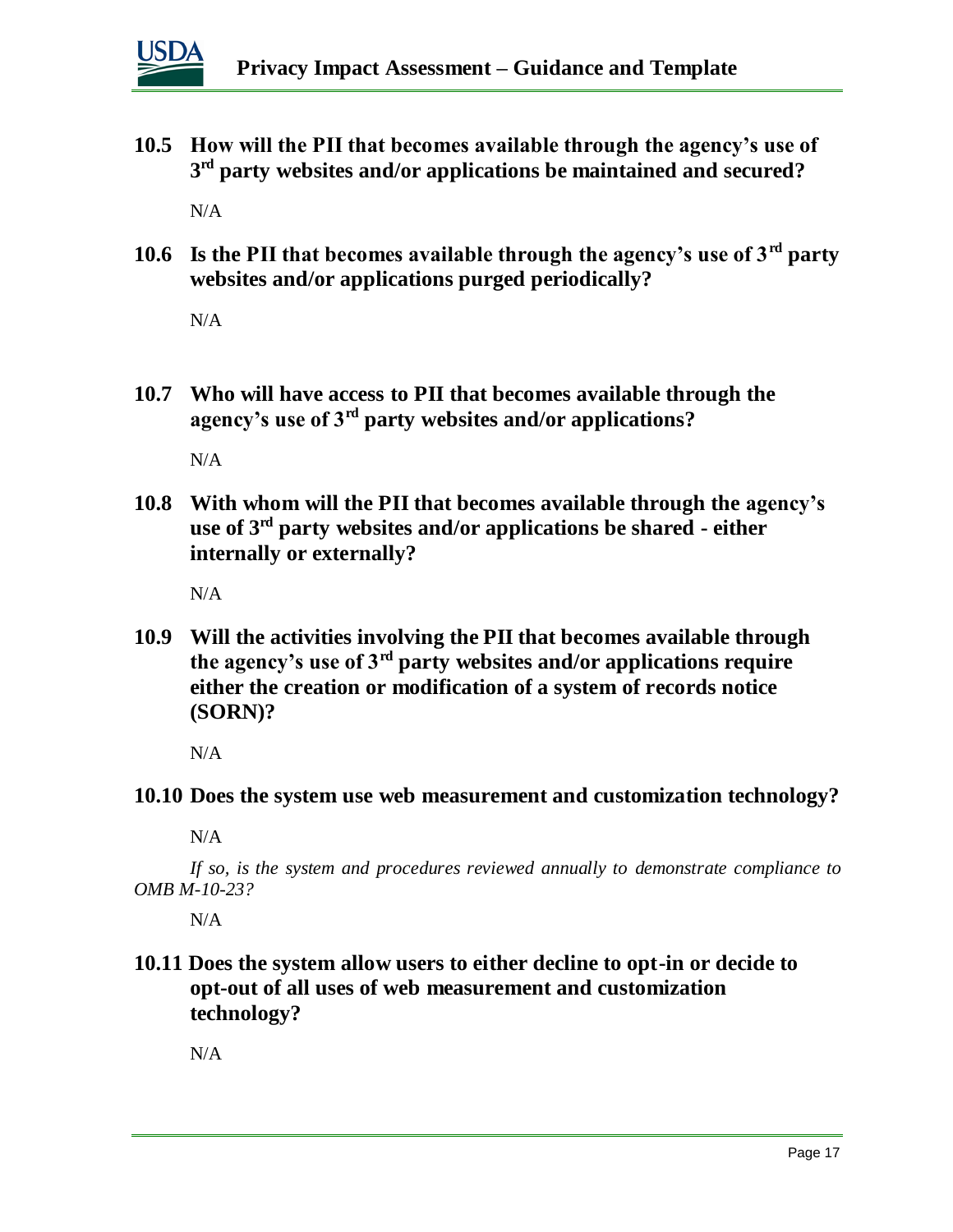

*If so, does the agency provide the public with alternatives for acquiring comparable information and services?*

N/A

**10.12 Privacy Impact Analysis: Given the amount and type of PII that becomes available through the agency's use of 3rd party websites and/or applications, discuss the privacy risks identified and how they were mitigated.** 

N/A

## Responsible Officials

Date: 2020.01.14 08:31:57 -06'00' FLOYD ZOLLICOFFER ZOLLICOFFER Digitally signed by FLOYD

Jeff Zollicoffer MRP Enterprise Hosting Branch Chief Animal and Plant Health Inspection Service United States Department of Agriculture

## Approval Signature

\_\_\_\_\_\_\_\_\_\_\_\_\_\_\_\_\_\_\_\_\_\_\_\_\_\_\_\_\_\_\_ Date: 2020.01.15 13:29:34 -05'00' **PRESTON GRIFFIN GRIFFIN** 

Preston Griffin APHIS Information System Security Program Manager Animal and Plant Health Inspection Service United States Department of Agriculture

 $\bigcup$  Date: 2020.01.15 14:10:47 -05'00' JANELLE JORDAN Digitally signed by JANELLE

Tonya Woods APHIS Privacy Act Officer Animal and Plant Health Inspection Service United States Department of Agriculture

TEO TD EOELICOTTEN ESERCHENTING 2020.01.14 08:32:30 -06'00' FLOYD ZOLLICOFFER ZOLLICOFFER Digitally signed by FLOYD